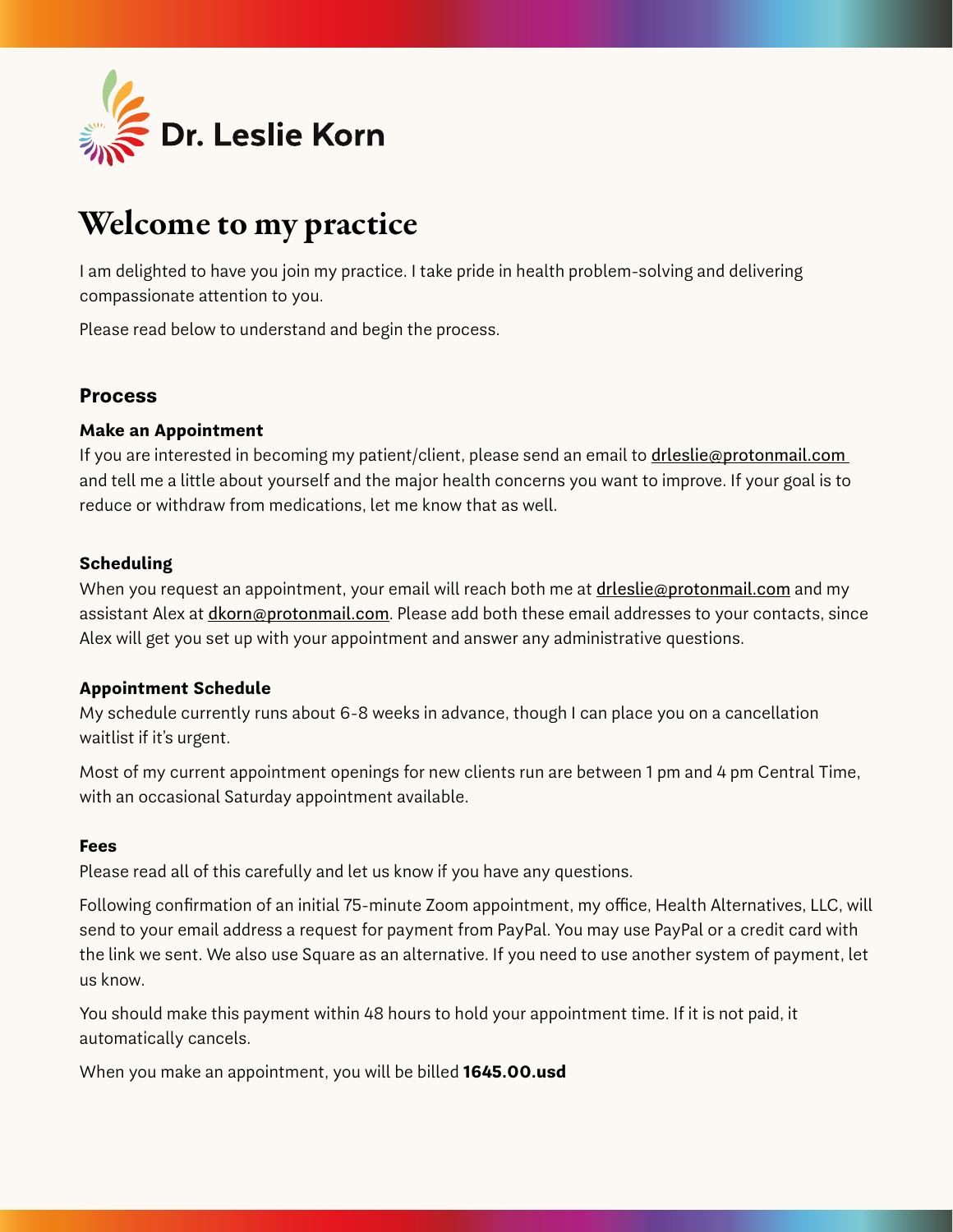

This payment includes the following services:

- $\textcircled{\tiny 1}$  Initial Assessment/Consultation/History (75 minutes).
- $\textcircled{\tiny{\textcirc}}$  Integrative Health and Nutritional Program Development, a report I write for you (Dr. Korn's time includes current labs review, protocol design, detox recommendations, etc. 2-3 hours).
- $\textcircled{\tiny{\textcirc}}$  Follow-up appointment to review your written report, findings, recommendations, and answer questions (60 minutes).

Upon receipt of payment, you will receive from my office:

- a) A confirmation and encrypted email which safeguards your information.
- b) A link to paperwork, where you can also upload any other tests and records.

# **Paperwork and Lab Tests**

Please return your initial paperwork and any previous labs, at least 3 days before your appointment.

#### **Paperwork**

Your paperwork will include an Intake Form, Service Agreement, a Food Mood diary you will fill out over 2-3 days and, Release of Information (for each provider you want me to consult with),

#### **Lab Tests**

Upload any lab tests that you have done within the previous 3 months, including serum Vitamin D tests, CBC, metabolic panels, etc.

We may schedule some tests before or following your first appointment, and I will advise you of those lab fees if your insurance does not cover them. I will explain to you why I recommend labs. Some you may order directly, others my office can send directly to your home.

# **Appointments**

#### **Our First Appointment**

During our first appointment I will get to know you, ask additional questions based on your intake form, and share some initial ideas and approaches. On rare occasions, if you request only a simple consult, a review of an existing protocol or a second opinion, one visit is enough. (See below under single consultation or second opinion.)

#### **Following Our First Appointment**

I will develop a comprehensive, personalized plan for you, including suggestions for additional testing, if required. I will advise you of what I think is ideal for you, and then we will proceed at the pace you feel most comfortable.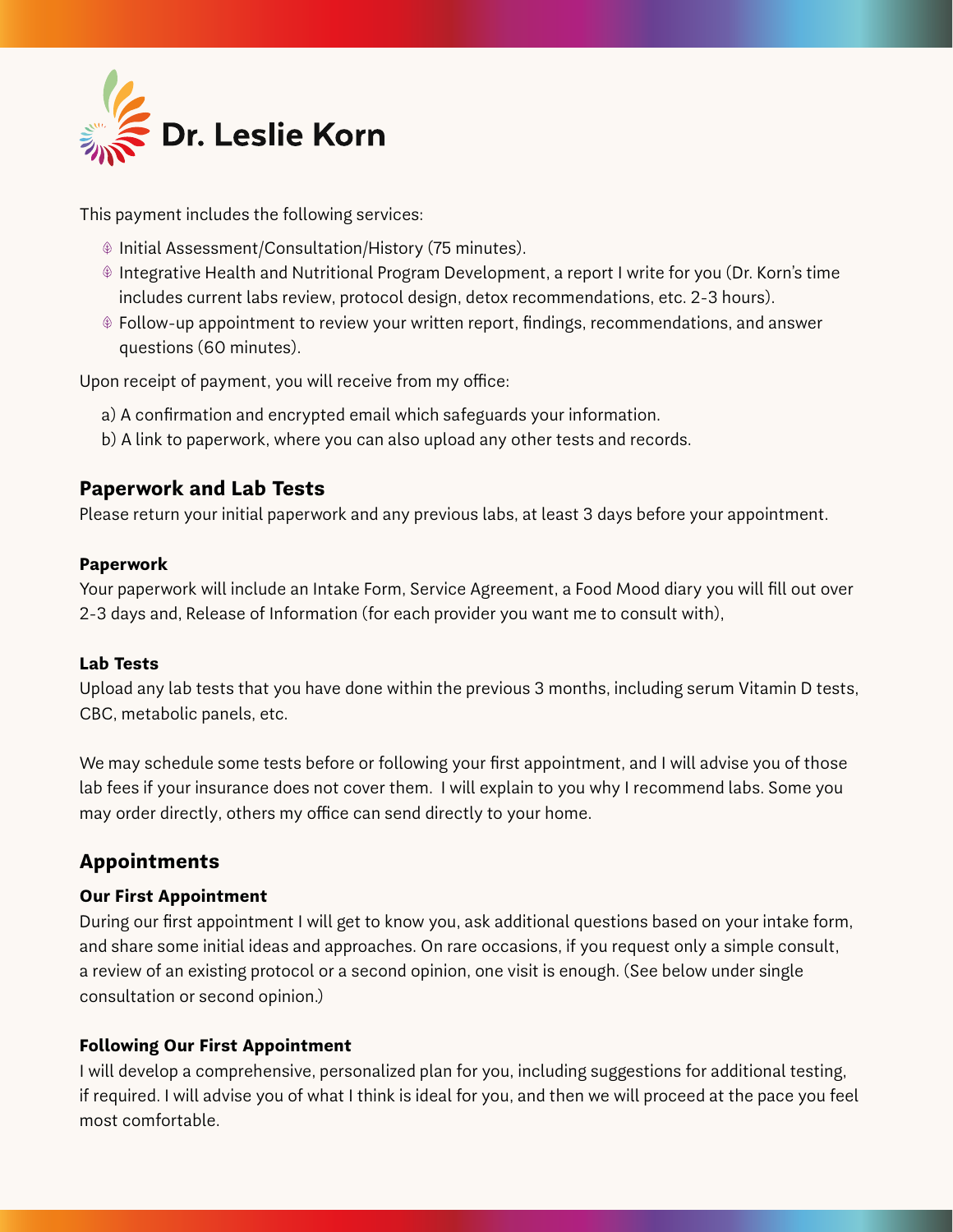

# **Second Appointment**

During our second appointment I discuss your report and lab findings, answer questions, and work with you to define a process that enables you to carry out your health plan successfully. I will provide specific recommendations via Fullscript, a one stop-shop where I can recommend pharmaceuticalgrade nutrients and herbs that are delivered to your door.

# **Following Our Second Appointment**

Following our second appointment and discussion of your report and my recommendations, I am available to you as needed for quick questions via email at no additional cost. I encourage you to let me know how you are doing and how your plan is working.

My goal is your success. The fees for this contact are built into your initial payment.

If your question or concern requires a longer discussion via phone or Zoom, I bill in  $\frac{1}{2}$  hr. increments at **\$225/hr.**

# **Scheduling Follow-Up Appointments**

In my experience most people benefit from a minimum of a 1-hour "check-in" every 3 months. However, when you are just getting started, or if your plan includes withdrawing from medications, you may prefer to connect every week, every few weeks, or monthly. I tailor our work to your needs and we will plan this together.

# **Single Consultation or Second Opinion**

If you are seeking only a second opinion or a single consultation, or you are not yet sure if you want to dive in, you may make this specific request in your email. This fee is **445.00 for 75 minutes**. If following this consult we decide that you will benefit from a comprehensive plan then this fee will apply toward the intake and total fee outlined above.

# **Other Items to Note**

#### **Zoom**

I provide you with your own personal Zoom link that remains the same for our work together. Please store it for use.

# **Recommendations**

Most though not all my nutritional and herbal recommendations will be found on Fullscript, as mentioned above. I suggest only pharmaceutical-grade products. My office will set up an account for you there. I do not make money from any product I recommend to you. I am also not interested in you spending money on useless tests or unnecessary supplements. If you already have some favorite products you use, I can evaluate them and see if they will serve.